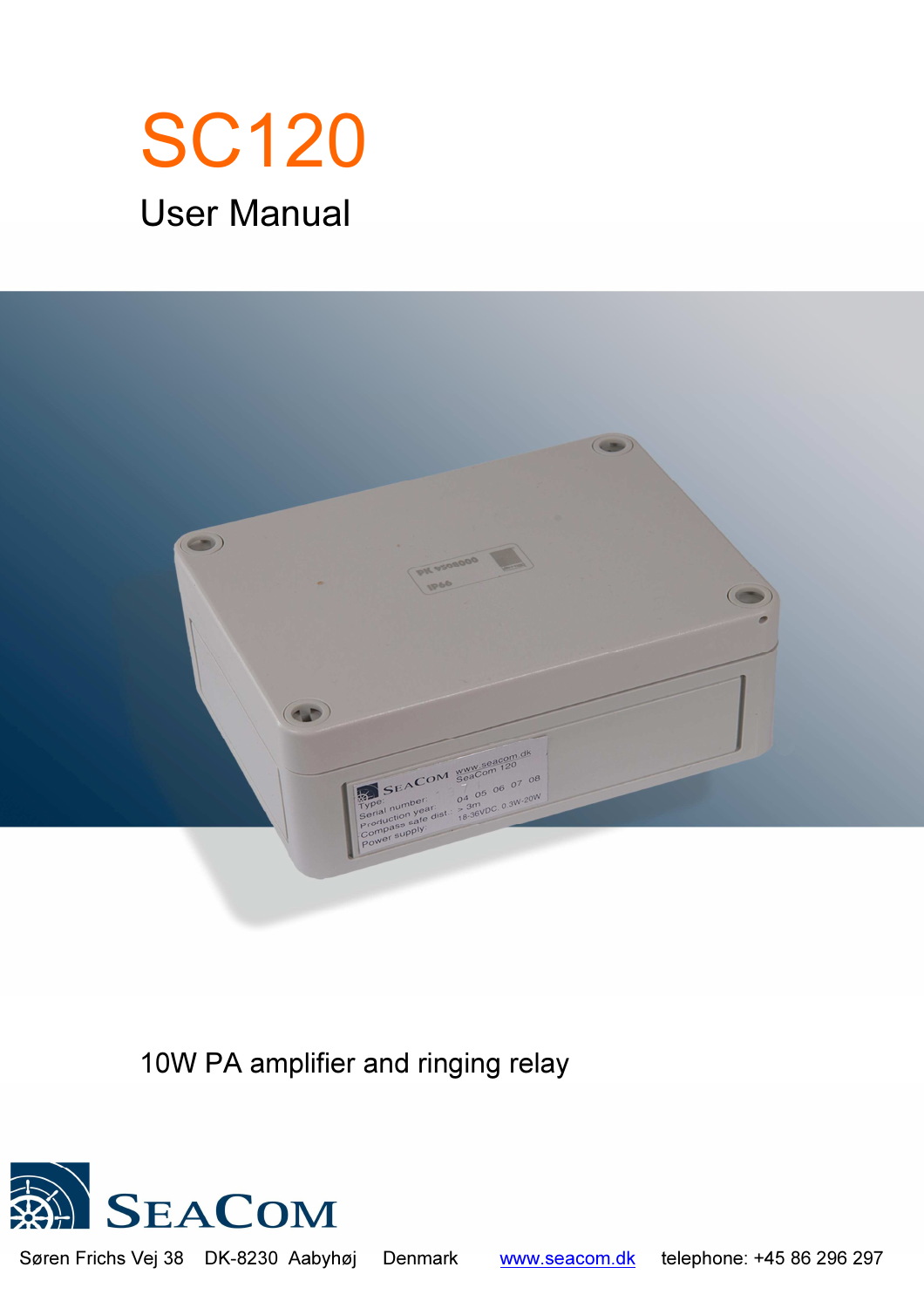# Contents

| 2 <sub>1</sub> |  |
|----------------|--|
|                |  |
| 2.2            |  |
|                |  |
| 2.4            |  |
| 2.5            |  |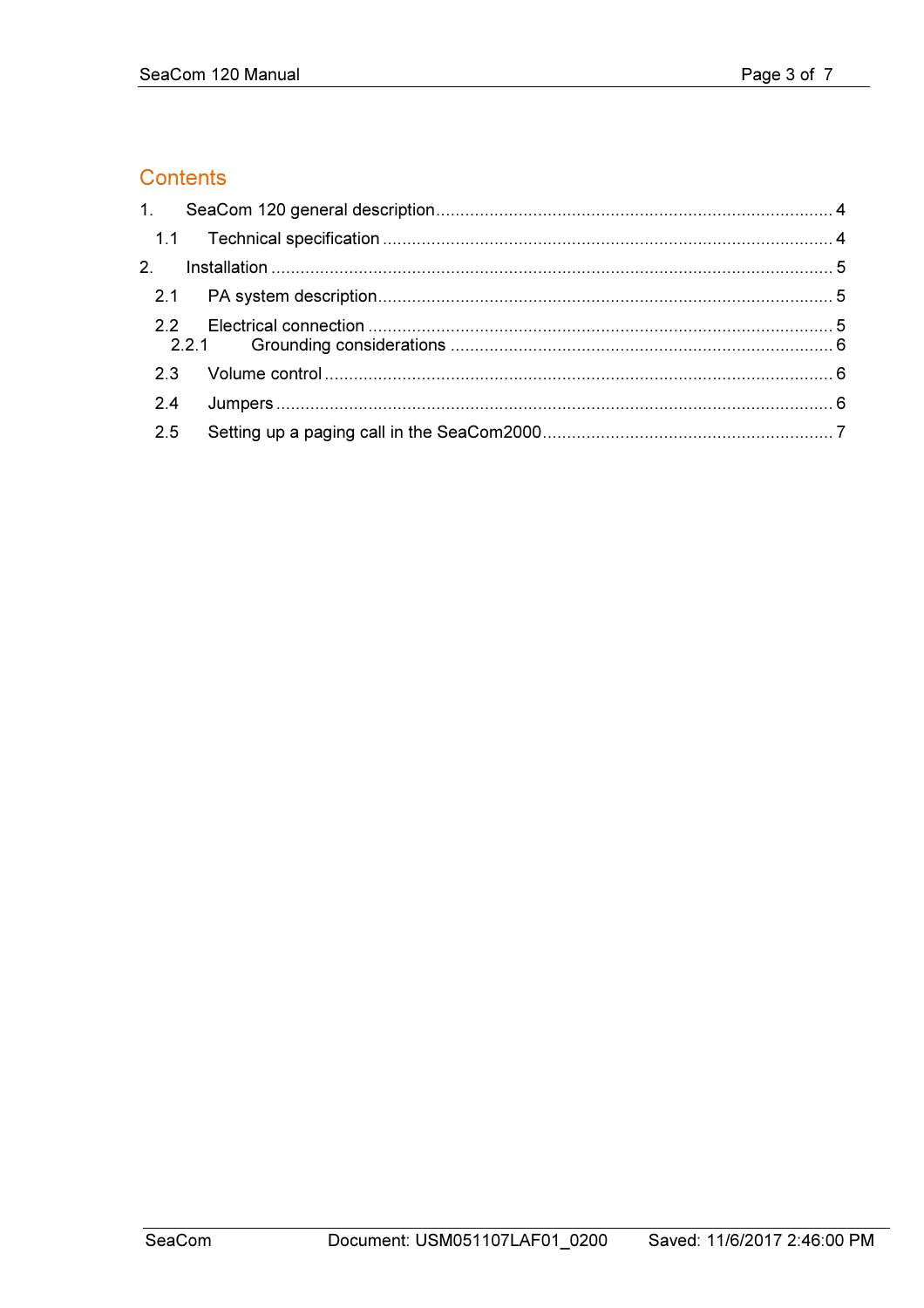#### SeaCom 120 Manual **Page 4 of 7** SeaCom 120 Manual Page 4 of 7

# 1. SeaCom 120 general description

The SeaCom 120 is a 15W public address speaker amplifier unit used to drive speakers or loudhailers in public areas where a high sound pressure level is required.

The SeaCom 120 together with the SeaCom 110 are used when implementing a full featured public address system using the SeaCom2000 maritime communication system.

The unit is enclosed in an IP66 polycarbonate box, and can be used in exposed areas even on deck.

Additionally the SeaCom 120 has a N.O. or N.C. relay output activated when the amplifier is activated or when ringing is send to the unit. This can be used for activating rotating lights or a gate control etc.

The figure 1 below shows a picture and the mechanical outline of the SeaCom 120



Figure 1 SeaCom 120 in picture and mechanical dimensions

#### 1.1 Technical specification

- Load impedance 2x4 or 1x8 ohms
- Supply voltage 18-36V
- Standby 260mW
- Operating max. 20W
- Relay contacts 250V AC 1A
- Temperature -25 to 55C
- Size 94x130x57mm
- Weight 310 g
- Compass safe distance > 3m
- Environment Exposed
- Encapsulation IP66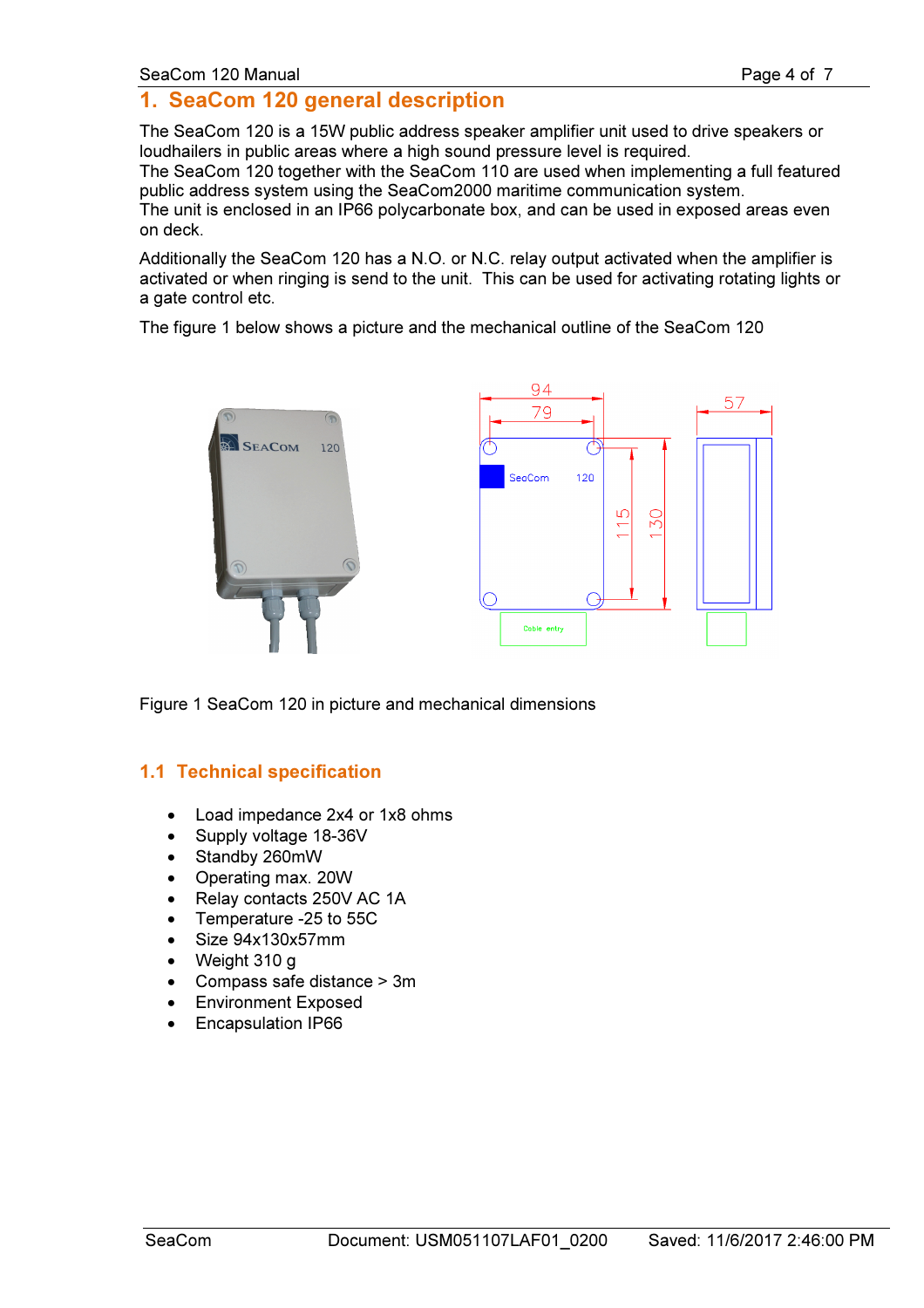#### 2. Installation

The SeaCom 120 is installed on a bulkhead by 4 screws below the top cover. The telephone wires and the 24V DC power supply is taken through cable glands in the bottom of the cabinet. These 4 wires are taken to the 4 terminal connection block inside the SeaCom 120. Typically an extension line is devoted to the operation of one or a number of SeaCom 120 units.

Wires to the speakers are taken through cable glands in the bottom of the cabinet. 6 terminations are found internal to the unit.

#### 2.1 PA system description

The figure 2 below shows a typical SeaCom2000 installation including public address functions:



Figure 2. Typical SeaCom2000 public address installation. The red lines are 24V DC power lines. The black lines are extension lines. Note that more than one SeaCom 120 can be connected to one extension line.

#### 2.2 Electrical connection

Inside the SeaCom 120 box, 2 termination blocks are found, one connecting extension line and 24V DC power and the speakers, and one connecting the relay.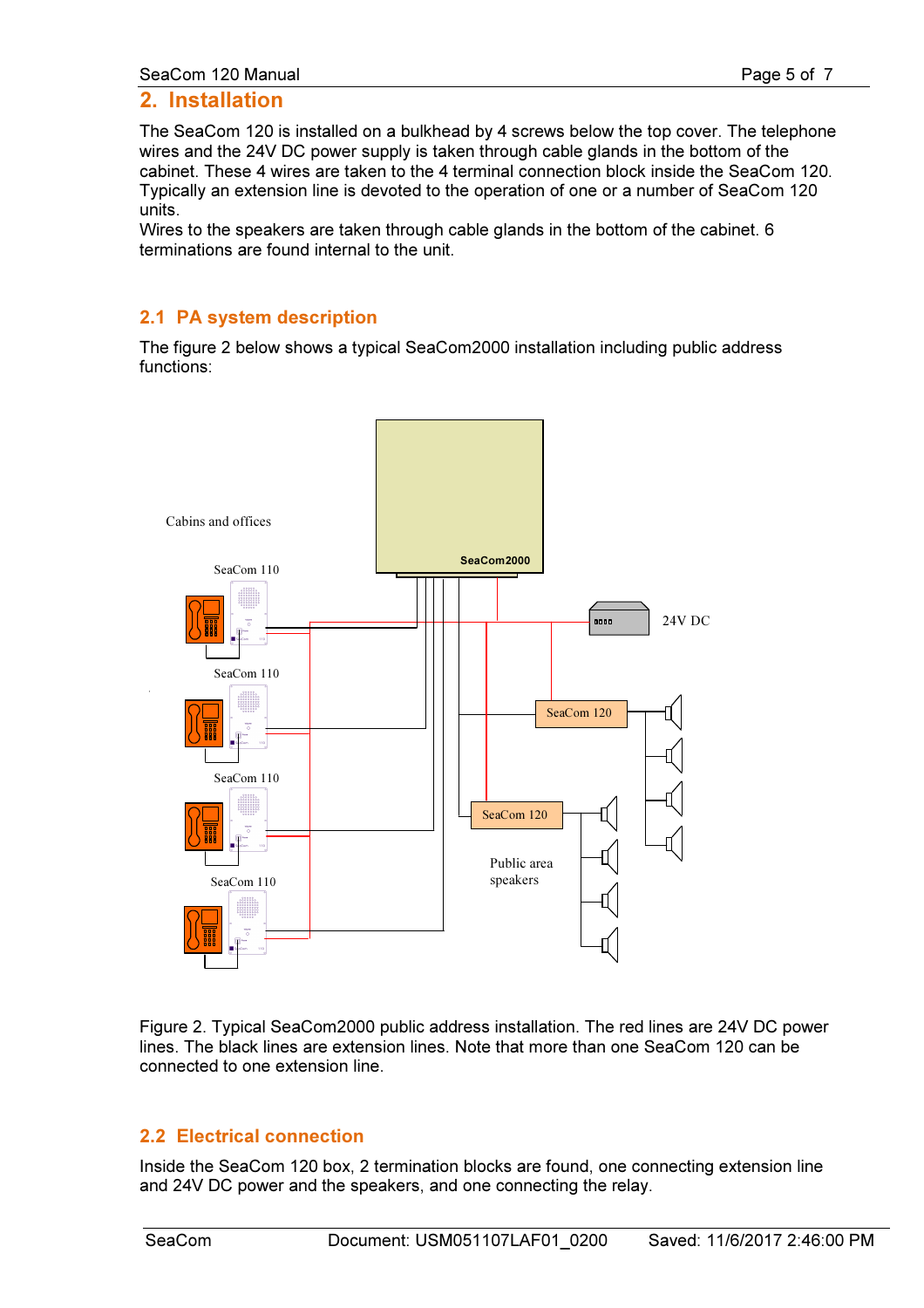The tables below shows the pin out of these termination blocks

| Pin     | <b>Description</b>                                  |
|---------|-----------------------------------------------------|
| La      | Extension line a                                    |
| Lb      | Extension line b                                    |
| $24V +$ | 24V DC power supply positive terminal               |
| $24V -$ | 24V DC power supply negative terminal               |
| $SpB+$  | 5W amplifier #2 + output terminal                   |
| SpB-    | 5W amplifier #2 - output terminal                   |
| $SpC+$  | 15W amplifier (#1 and #2 bridged) + output terminal |
| SpC-    | 15W amplifier (#1 and #2 bridged) - output terminal |
| SpA-    | 5W amplifier #1 + output terminal                   |
| SpA+    | 5W amplifier #1 - output terminal                   |

| Pin  | <b>Description</b>                 |
|------|------------------------------------|
| N.O. | Relay output normal open contact   |
| -CT  | Relay output center terminal       |
| N.C. | Relay output normal closed contact |

### 2.2.1 Grounding considerations

When installing the SeaCom 120 it is important to avoid excessive noise voltages between the power supply of the SeaCom2000 system and the SeaCom 120 or SeaCom 110 units. This can effectively be done by using the same 24V DC power supply for the SeaCom2000 as well as the SeaCom 120 and SeaCom 110.

If separate power supplies are used, it is important to make sure that the common mode voltages seen between the two supplies are kept at a minimum. Typically 10V AC 50Hz can be accepted, but be careful when using switched mode power supplies which can often generate non sinus shaped common mode voltages of much higher levels that accepted.

#### 2.3 Volume control

The SeaCom 120 has an internal volume control (VR1) for setting the output sound level.

#### 2.4 Jumpers

The SeaCom 120 has 3 jumpers selecting the functionality of the relay:

| UP <sub>5</sub> | <b>Description</b>               |
|-----------------|----------------------------------|
|                 | Activate relay on ringing signal |